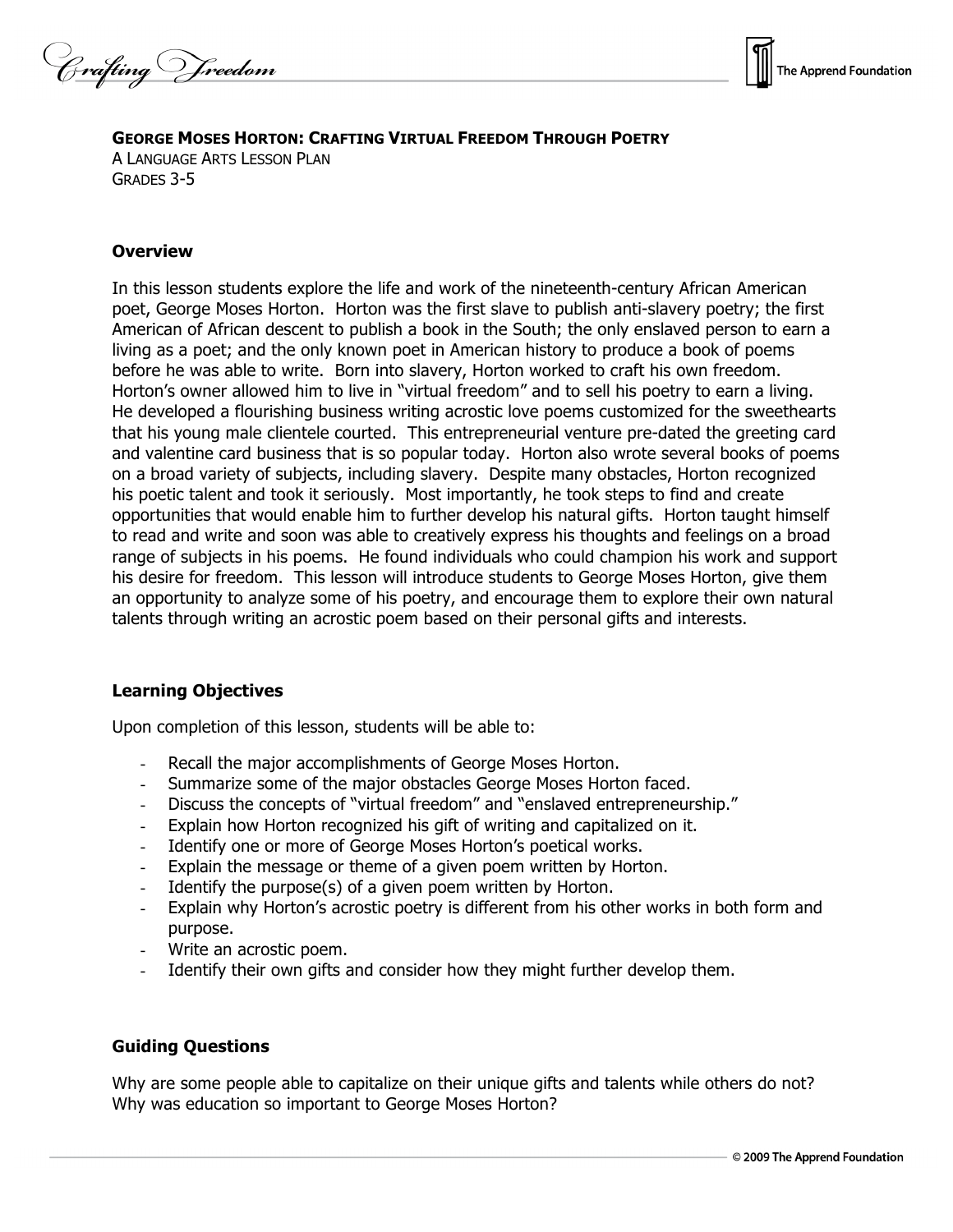# **Suggested Time**

1-2 class periods

### **Preparing to Teach the Lesson**

- 1. To learn about the life of George Moses Horton, you can read a brief biography in Teacher Tool 1. You can also read an overview of his life at http://docsouth.unc.edu/fpn/hortonlife/bio.html.
- 2. Watch "George Moses Horton, Poet Entrepreneur," a short video depicting Horton writing acrostic love poems for a profit. The video features a reading of "For the Fair Miss M. M. McL[ean]."
- 3. Review Teacher Tool 2, which provides an overview of "virtual freedom."
- 4. Review Teacher Tool 3, which provides an overview of "enslaved entrepreneurship."
- 5. Review the PDF slide show about the life of George Moses Horton along with Teacher Tool 4, which contains lecture notes to accompany each PDF slide.
- 6. Review Teacher Tool 5, which contains "The Slave's Complaint" along with notes to help you lead a discussion about the poem. Horton's poetry is sophisticated for this grade level, but you can encourage students to grasp the essence of the poems without understanding each word or each line. It is best to feature certain parts of the poem and help students through those parts as a class. You might decide which parts of the poem to highlight before teaching the lesson. The same is true for the second poem, "For the Fair Miss M. M. McL[ean]."
- 7. Review Teacher Tool 6, which contains the unpublished acrostic poem, "For the Fair Miss M. M. McL[ean]" along with notes to help you lead discussion about the poem.

# **Teaching the Lesson (Suggested Steps)**

- 1. Show slides 1-9 of the PDF slide show and use the lecture notes in Teacher Tool 4 to introduce George Moses Horton's life and work to your class. Leave the slide show up because you will be using slides 10-13 later in the lesson.
- 2. Lead a discussion about how George Moses Horton attained his "virtual freedom" by recognizing his literary gifts, by teaching himself to read and write, and by finding and creating opportunities to use his poetic talent to earn a living. Also discuss how Horton represents enslaved entrepreneurship.
- 3. Show slides 10 and 11 and distribute Student Handout 1. Read "The Slave's Complaint" aloud to your students and lead a discussion about the poem using the questions and notes in Teacher Tool 5.
- 4. Show slides 12 and 13 and distribute Student Handout 2. Read "For the Fair Miss M. M. McL[ean]" aloud to your students and lead a discussion about the poem using the questions and notes in Teacher Tool 6.
- 5. Show the short video, "George Moses Horton, Poet Entrepreneur," which depicts a reading of "For the Fair Miss M. M. McL[ean]" and Horton selling the original poem to earn money.
- 6. Ask students to write an acrostic poem using the letters of their own first and last names. This may be in free-style verse with or without rhyming. The first line of the